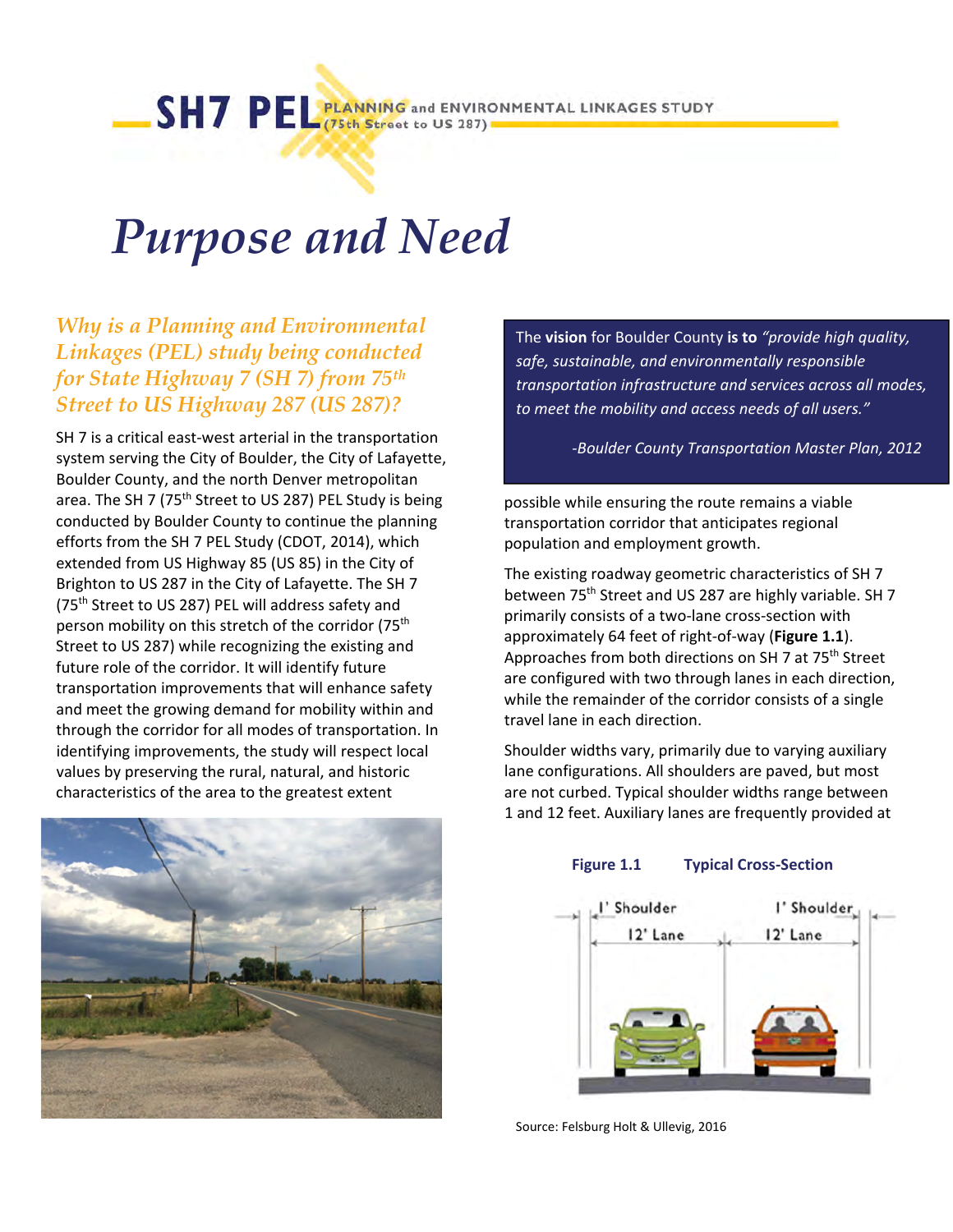SHT PEL PLANNING and ENVIRONMENTAL LINKAGES STUDY

both signalized and stop‐controlled public street intersections for deceleration and acceleration movements.

Most of the corridor has no center median, but when present, center median configurations vary significantly. Raised medians exist at the SH 7/75th Street intersection, as well as for channelized right‐turn movements at other intersections including the SH 7/US 287 intersection. Most median configurations are painted and exist only near access drives and auxiliary lanes. Painted median widths range from 3 to 18 feet but typically range between 4 and 13 feet.

Bicycle lanes exist east of 75<sup>th</sup> Street; however, the corridor lacks consistently wide enough shoulder widths to provide safe travel for bicyclists along the rest of the corridor (**Figure 1.2**). No bicycle facilities exist along the

**Figure 1.2 Existing Bus Routes and Missing Sidewalks**

corridor. Pedestrian facilities consist of sidewalks concentrated around the three signalized intersections, with other sporadic sidewalk segments where residential and commercial land use is adjacent to SH 7. Most of the corridor does not include sidewalks.

RTD provides transit service along and across the corridor via two fixed bus routes. The JUMP provides east‐west service between downtown Boulder, the University of Colorado in Boulder, and Lafayette/Erie along SH 7 (Arapahoe Road). The L/LX provides regional local stop service between Longmont, Niwot, Lafayette, and downtown Denver via US 36 and US 287 (LX runs as a supplement to L during peak periods), with the nearest stop to the corridor located on US 287 just north of its intersection with SH 7.



NOTE: No bike facilities exist along the corridor currently

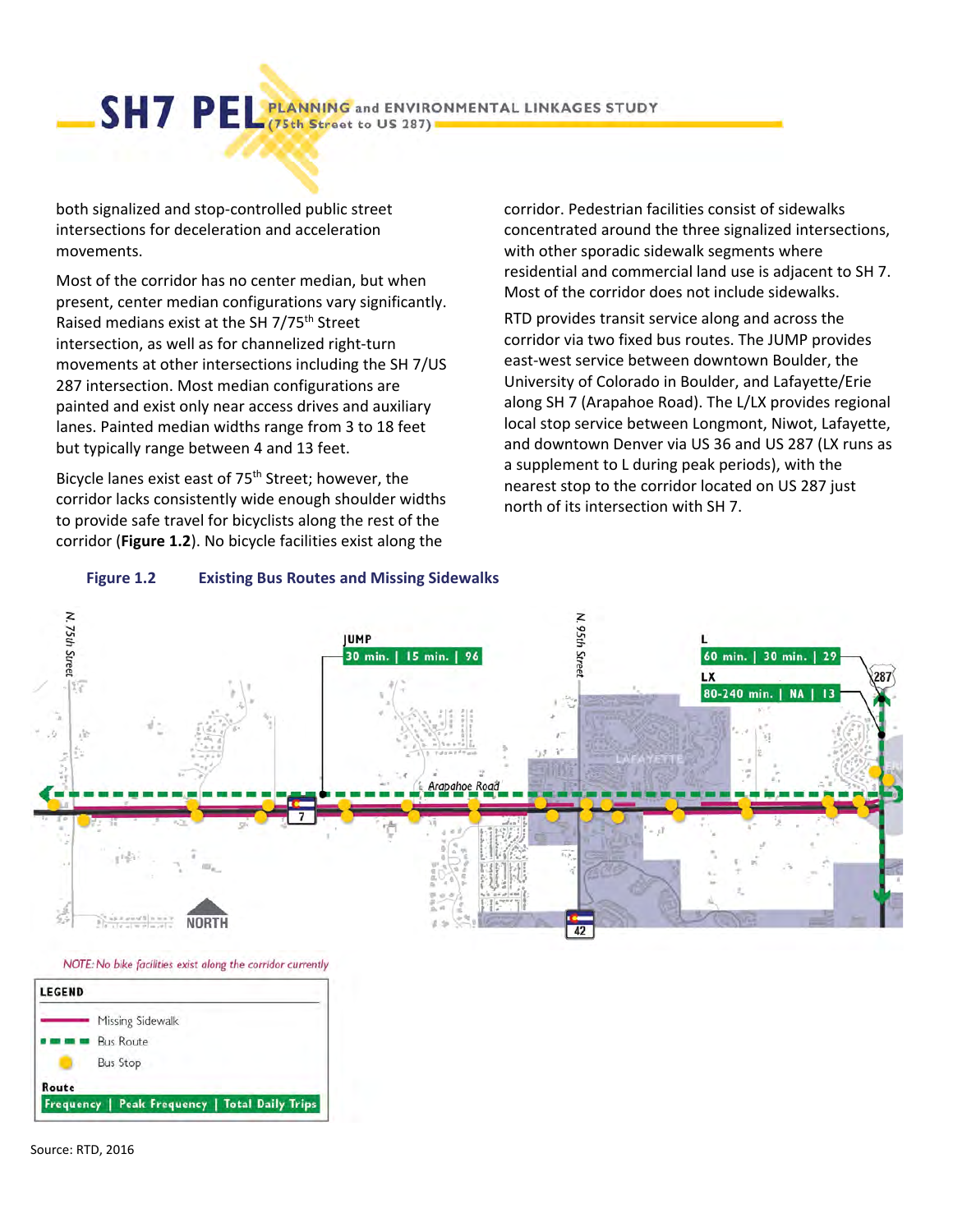SHT PEL PLANNING and ENVIRONMENTAL LINKAGES STUDY



# *What is the purpose of proposed transportation improvements?*

LOSS II = Low to Moderate LOSS III = Moderate to High

**LOSS IV = High** 

The purpose of the proposed multimodal transportation improvements is to address safety for all users and move people efficiently through the corridor.

### *Why are proposed transportation improvements needed?*

Transportation improvements are needed to address:

 **Safety Problem:** There is a higher than expected frequency of rear‐end vehicle crashes at the SH 7/ 75<sup>th</sup> Street, SH 7/ 95<sup>th</sup> Street, and SH 7/US 287 intersections along the corridor, primarily due to traffic congestion and queuing that occurs at these intersections (**Figure 1.3**). The overall corridor also has a higher than expected frequency of rear‐end crashes, when compared to similar rural facilities. However, despite being identified as a rural

196 Rear Enc



 $5533$ 

Source: CDOT crash data accessed via Vision Zero Suite (VZS) – Crash Summary Program by DiExSys, LLC, 2010‐2014.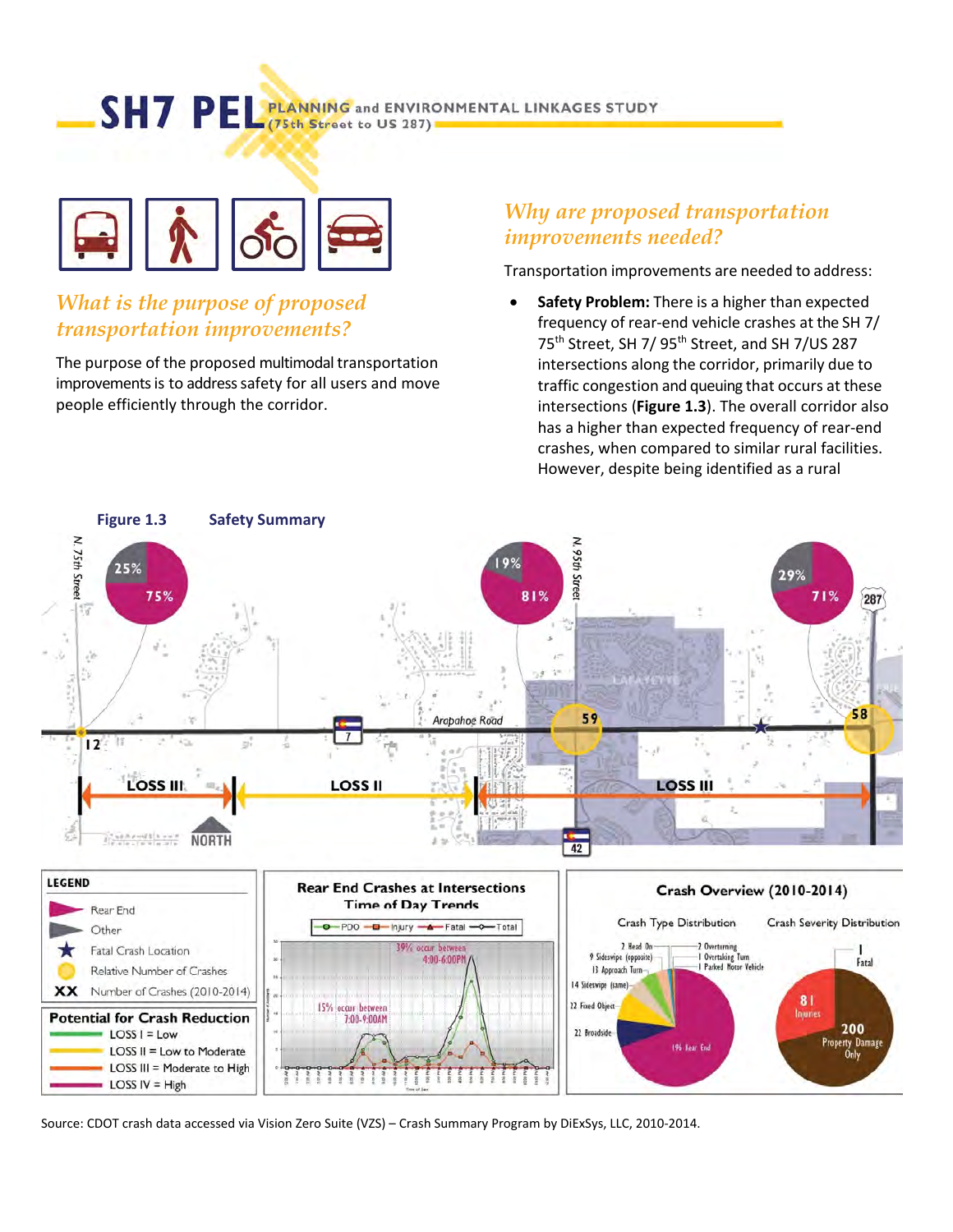| Table 1.1 | <b>City of Boulder Existing (2012) and 2035 Proposed Mode Share</b> |
|-----------|---------------------------------------------------------------------|
|-----------|---------------------------------------------------------------------|

| <b>Mode</b>                | <b>Non-Resident Trips</b>                             |                                         |  |
|----------------------------|-------------------------------------------------------|-----------------------------------------|--|
|                            | <b>City of Boulder's Current</b><br>(2012) Mode Share | <b>Proposed 2035 Mode Share Targets</b> |  |
| Pedestrian                 | 0%                                                    | 0%                                      |  |
| Bicyclist                  | 1%                                                    | 2%                                      |  |
| Transit                    | 9%                                                    | 12%                                     |  |
| Single-occupancy vehicle   | 80%                                                   | 60%                                     |  |
| Multiple-occupancy vehicle | 10%                                                   | 26%                                     |  |

Source: City of Boulder, 2014.

Current Mode Share estimates are derived from the 2012 Travel Diary Survey. The Boulder Valley Employee Survey was also used to establish current mode share.

corridor, the roadway is similar to urban roadways because it carries a high volume of traffic and there are many driveways and stop‐controlled intersections along the corridor. These access points may be leading to rear‐end crashes when vehicles slow down to turn into an access, which in turn disrupts vehicles behind them. Some existing accesses to SH 7 are closely spaced along the corridor and are not designed to appropriate standards for roadway geometry, which also contributes to safety issues in the corridor. When compared to similar urban corridors, the frequency of rear‐end crashes is close to the expected rate.

- **Mobility Problem**: During peak hour operations, SH 7 is a commuter corridor for users travelling toward and from the City of Boulder from the communities along SH 7 and the surrounding area. Single‐occupancy vehicles (SOV) are the predominant mode share (**Table 1.1**). SOV is approximately 80 percent of the City of Boulder's current (2012) mode share for non‐residents. The cumulative effects of this existing mode share split are increased parking demand and roadway network congestion exceeding capacity within the City of Boulder, City of Lafayette, and Boulder County.
- **Bicycle Mobility Problem:** Infrastructure for and connectivity with the existing and planned bicycle network for bicyclists does not exist along the corridor (**Figure 1.2**). On‐street bike lanes/widershoulders

currently exists on West Baseline Road one mile south of SH 7. Boulder County anticipates additional investment in the bicycle facilities along West Baseline Road to accommodate growing bicycle demand. Today, bicyclists using the SH 7 must travel on extremely narrow shoulders or mixed with high speed vehicular traffic with a low level of comfort and safety.

 **Pedestrian Mobility Problem:** Pedestrian facilities along the corridor consist of 8‐foot detached sidewalks in the immediate vicinity of the SH  $7/95<sup>th</sup>$  Street intersection (**Figure 1.2**). Pedestrian facilities do not exist within the remaining portions of the corridor Land uses and land use densities along the corridor generate limited pedestrian trips both today and in the future.

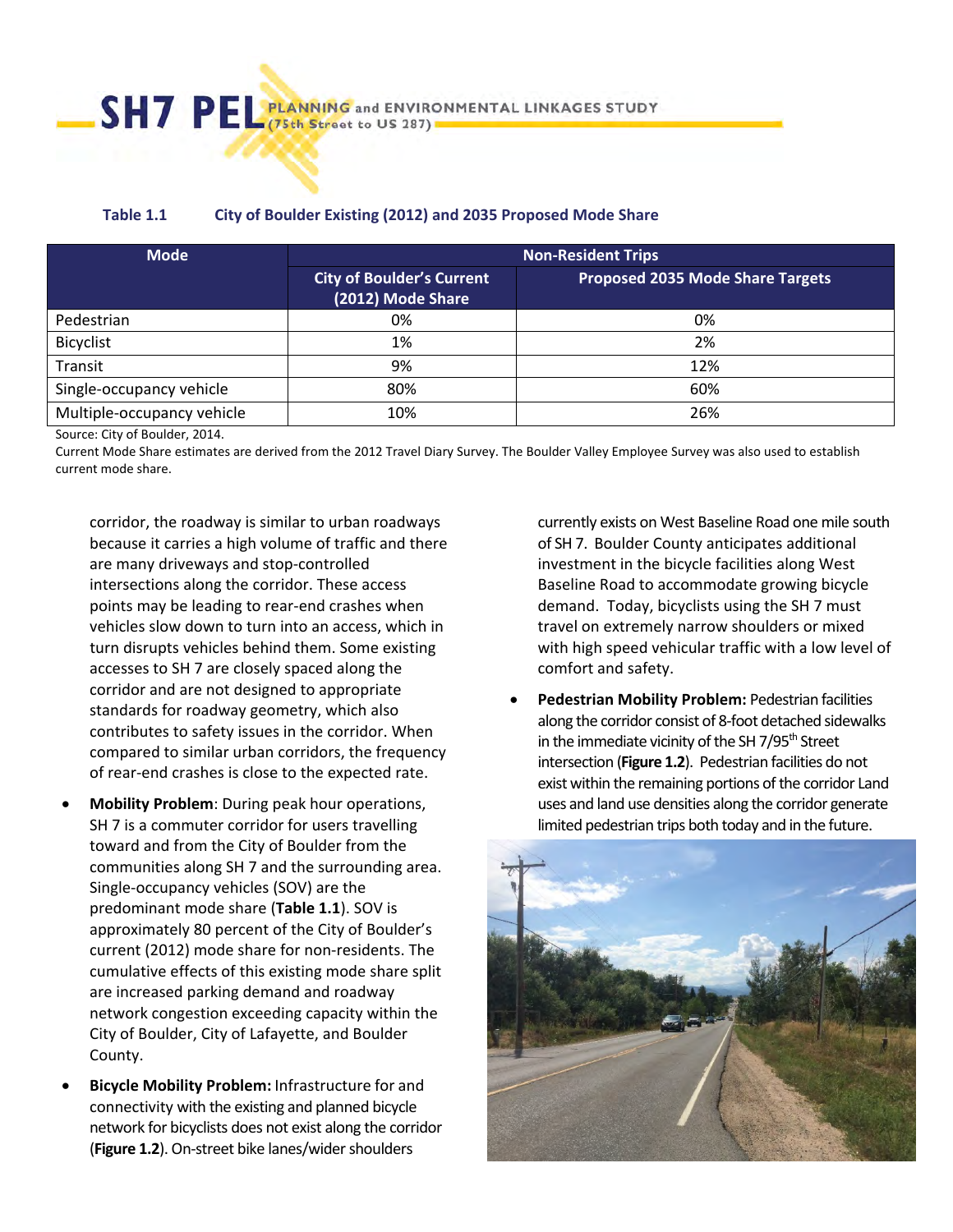SHT PEL PLANNING and ENVIRONMENTAL LINKAGES STUDY

However, bus service does exist along the corridor and demand for this service is expected to grow in the future. This service is largely accessed on foot and pedestrians accessing bus stops must travel on narrow shoulders or along the vegetated slope of the roadway, which creates a low level of comfort and perceived safety for the pedestrian.

**Figure 1.4 Future (2040) Operational Conditions**

bus stops along the corridor, the bus stops in the single travel lane causing significant operational and safety problems, as vehicles queue behind the stopped bus waiting for transit users to board and alight.

 **Transit User Mobility Problem:** At the SH 7/95th Street intersection, transit users can access the



Source: Felsburg Holt & Ullevig, 2016

 **Transit (Bus) and Vehicular Operational Problem:** Traffic (bus and vehicular) operations along the corridor and the SH 7/N. 75<sup>th</sup> Street, SH 7/95<sup>th</sup> Street, and SH 7/US 287 intersections are overcapacity today and are expected to worsen by 2040 (**Figure 1.4**) due to regional population and employment growth. Bus operations are affected by congestion at these intersections resulting in unreliable travel times and delays for transit users. At a number of